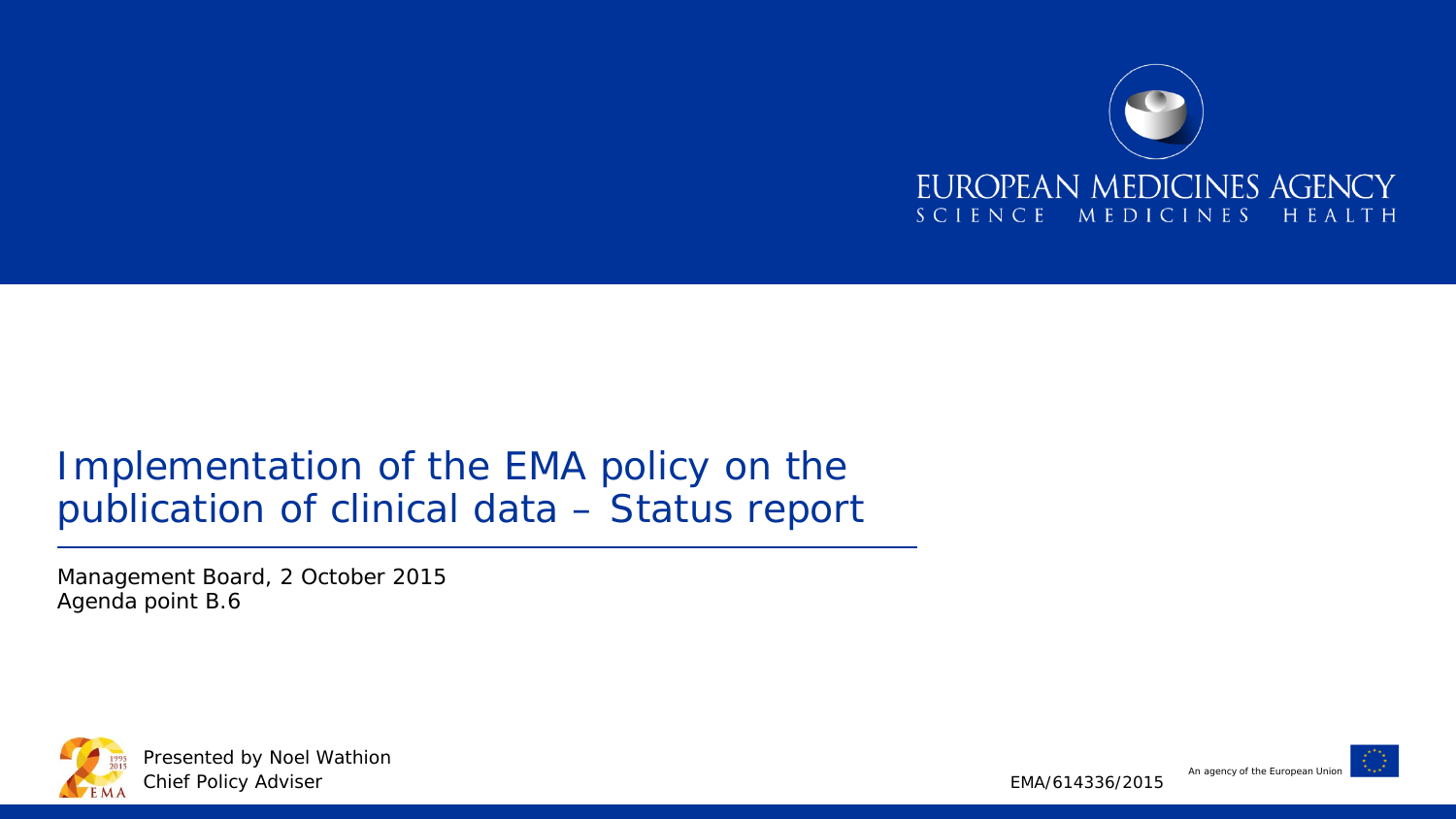

# Background information

- Policy adopted by the Management Board on 2 October 2014
- Implementation currently limited to publication of clinical reports only (phase 1), i.e.:
	- Clinical overviews
	- Clinical summaries
	- Clinical study reports with some appendices
- Date of coming into effect:
	- 01/01/2015 for any new MAAs and Article 58 applications, submitted after this date
	- 01/07/2015 for extension of indication applications and line extension indications for existing CAPs, submitted after this date
	- TBD for all other post-authorisation applications for existing CAPs

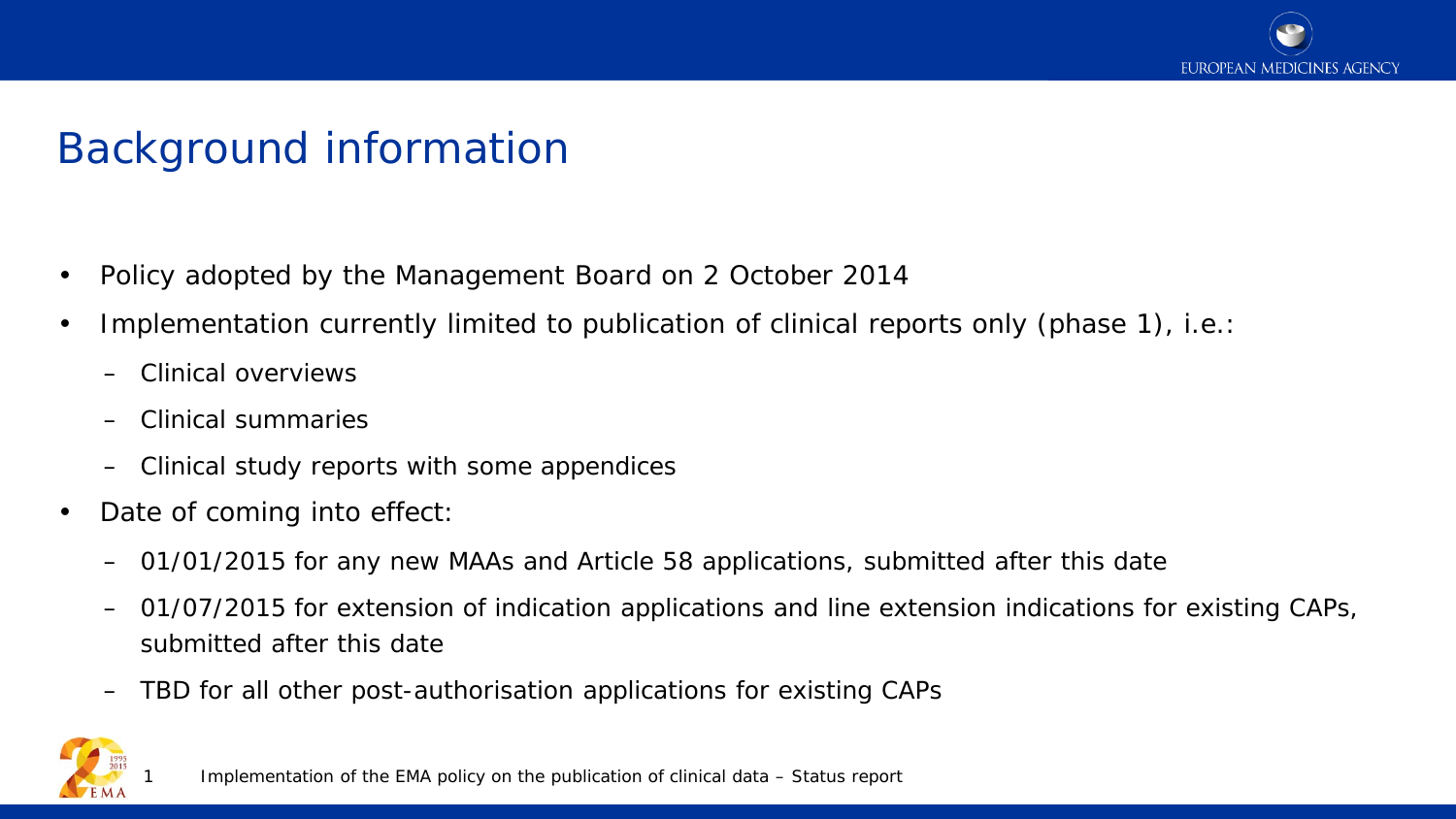

# Preparing for implementation (1/2)

- Completely new activity for EMA requiring several new arrangements to be put into operation in the most cost-efficient way
- Also important consequences for pharmaceutical industry
- Continued involvement of all stakeholders in preparing for the implementation, albeit through a more targeted stakeholder consultation (due to the complexity of the project and the available timeframe)

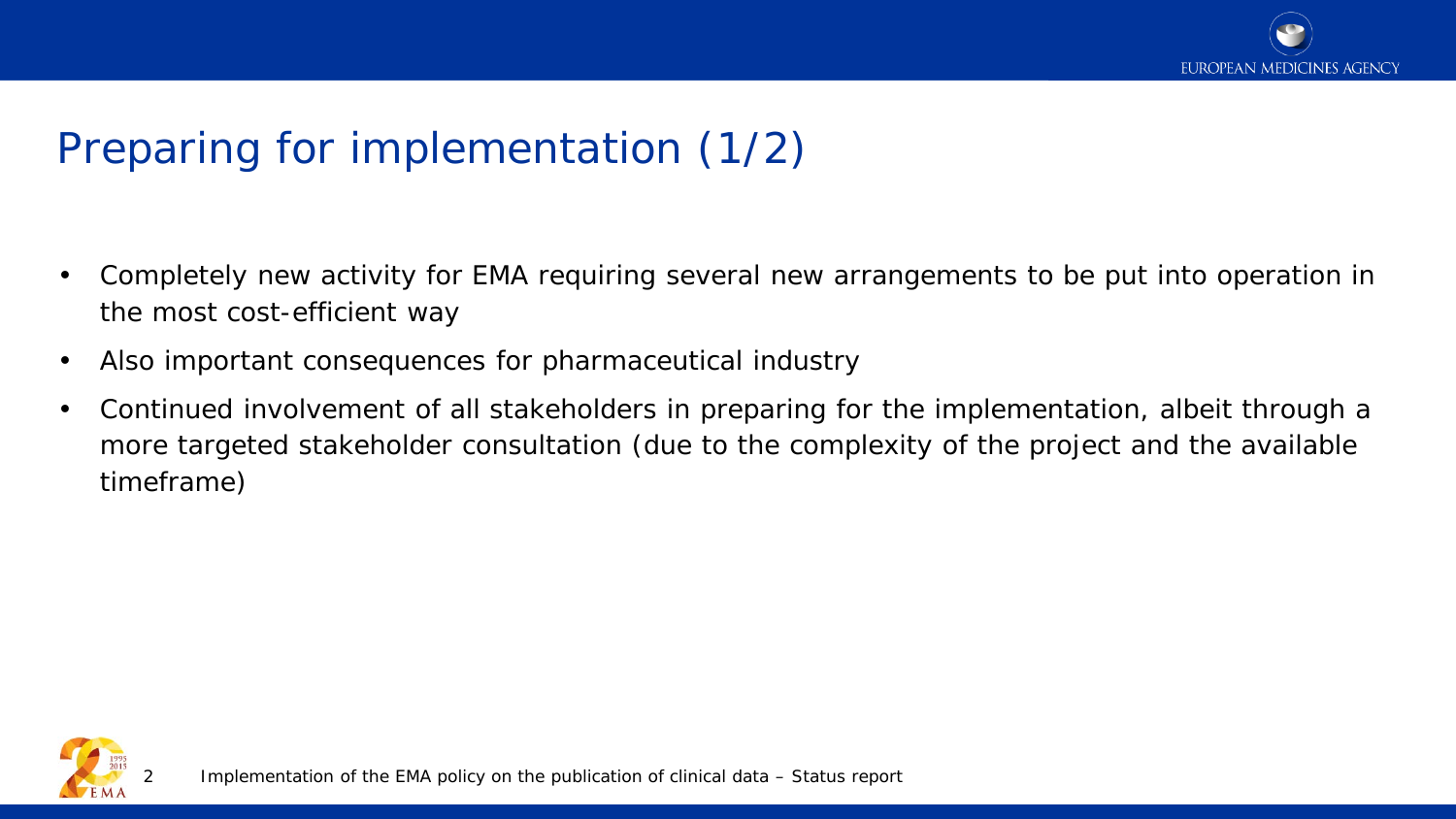

# Preparing for implementation (2/2)

- Five workstreams:
	- 1. Data receipt and filing
		- Focus on receipt, validation and internal distribution of a "Redaction proposal"<sup>1</sup> version at the EMA
	- 2. Redaction consultation
		- Focus on EMA assessment of the pharmaceutical company's proposals for redaction, followed by the final "conclusion" by the EMA
	- 3. Publication
		- $\triangleright$  Focus on the publication by the EMA of the "Final redacted" version
	- 4. Presentation
		- $\triangleright$  Focus on public access to the clinical reports for the users while such clinical reports are protected through redaction and watermarking
	- 5. Management of the external users
		- Focus on user registration, user account management, acceptance of the Terms of Use (ToU)

<sup>1</sup> "Redaction proposal" version refers to the version with redactions proposed by the pharmaceutical company

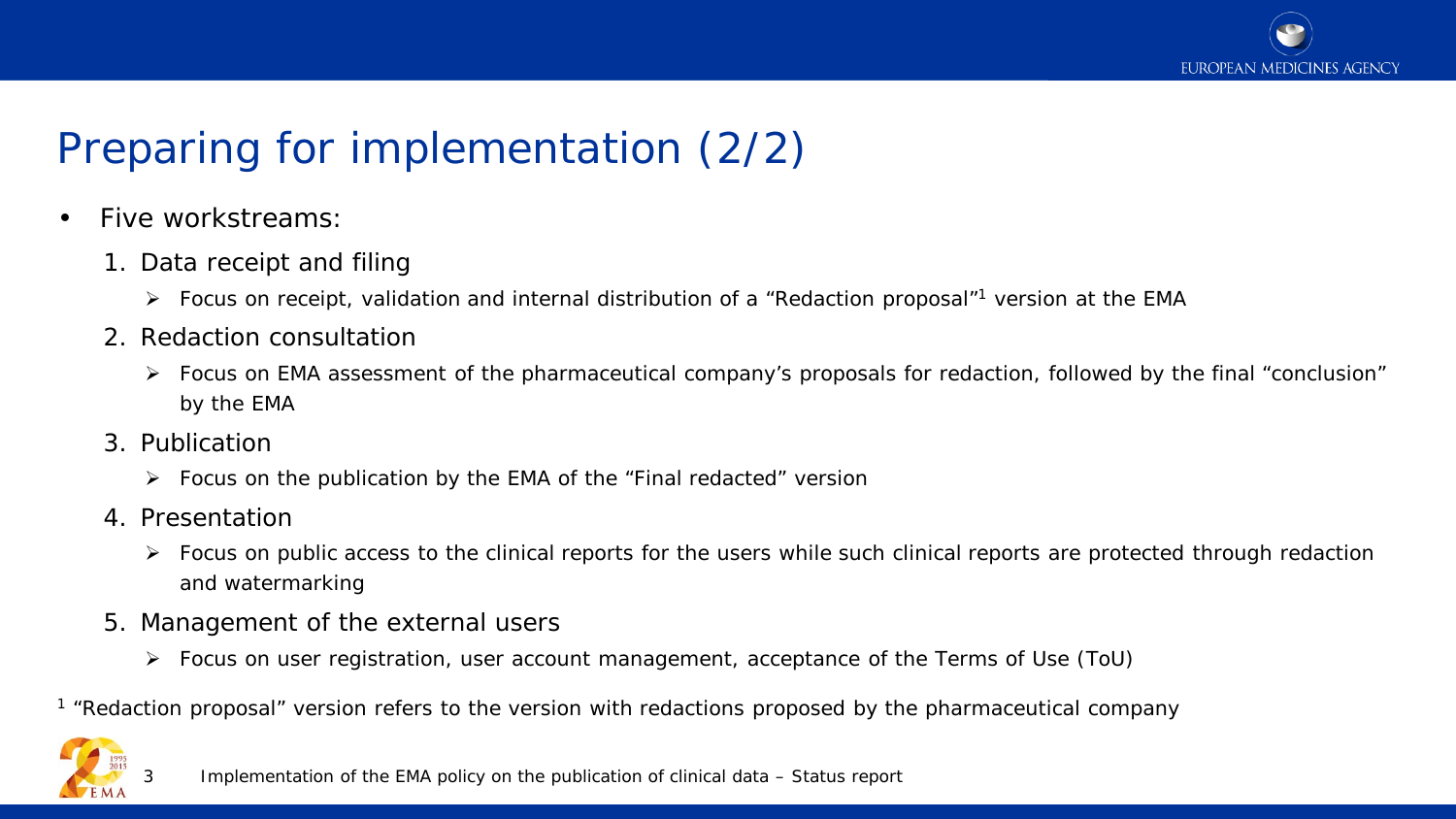

# Main deliverables (1/2)

- New end-to-end business processes:
	- For each of the 5 workstreams one or more business processes have been developed
- Guidance documents on the following aspects:
	- External guidance on the procedural aspects related to the submission of clinical reports for the purpose of publication in accordance with EMA policy 0070
	- External guidance on the identification and redaction of CCI in clinical reports submitted to the EMA for the purpose of publication in accordance with EMA policy 0070
	- External guidance on the anonymisation of clinical reports for the purpose of publication in accordance with EMA policy 0070

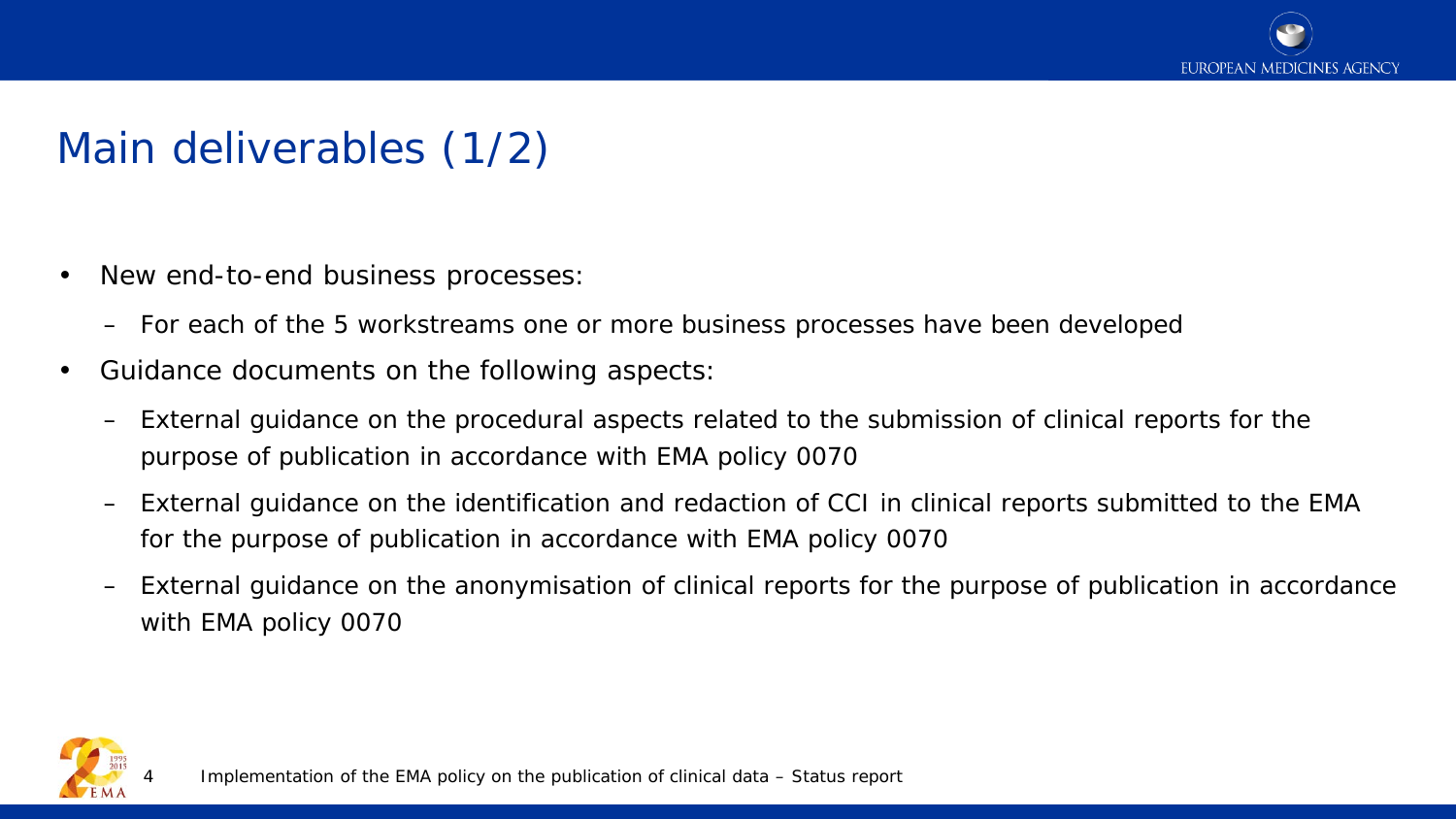

# Main deliverables (2/2)

- IT systems:
	- User registration system
	- Publishing system
	- Workflow and case management system
	- Digital rights management system
	- Watermark system



5 Implementation of the EMA policy on the publication of clinical data – Status report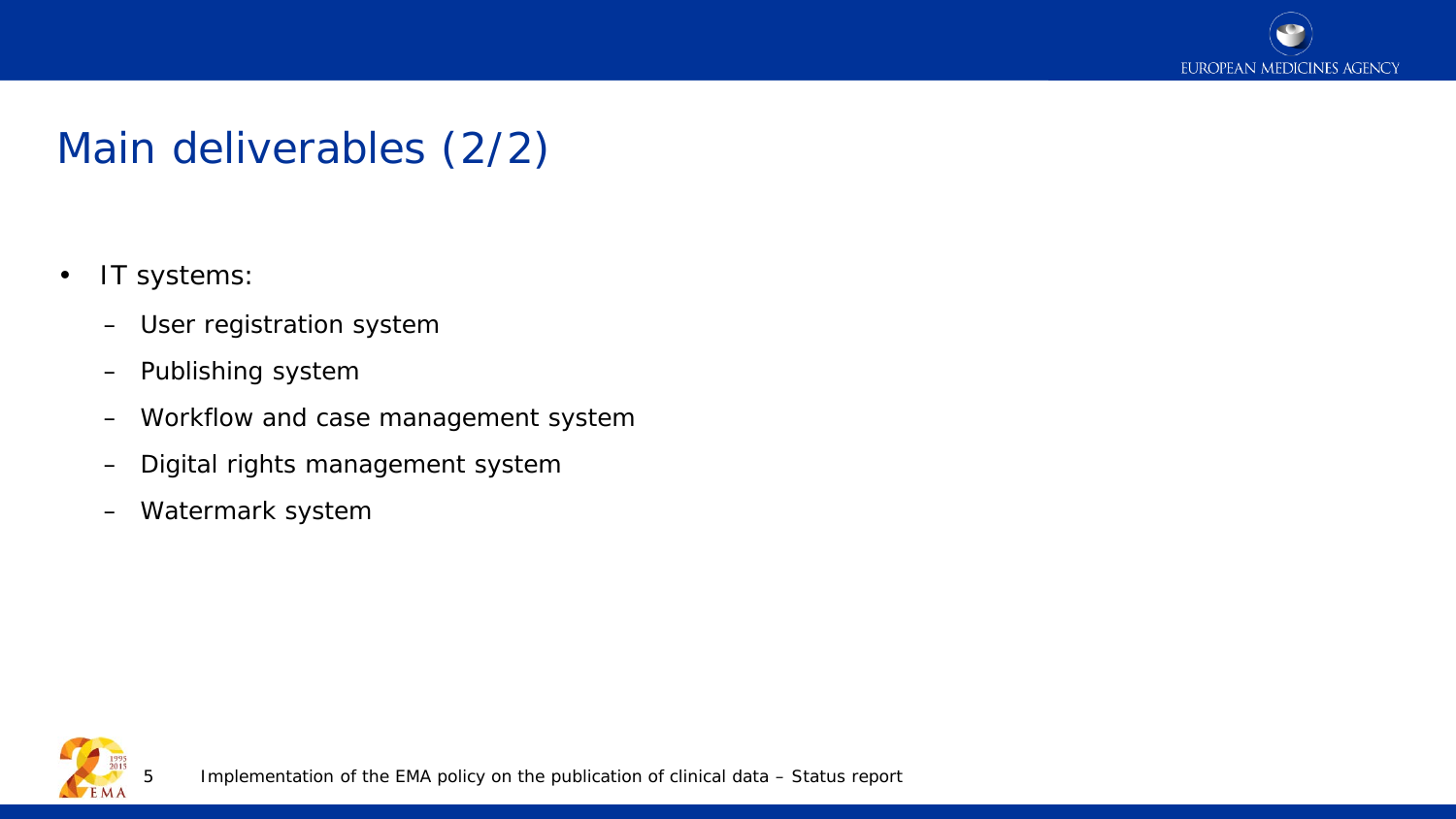### Current status

- Meetings with all European Industry Associations held on 8 May and 23 June 2015; overall broad support from pharmaceutical industry; comments and suggestions made have been considered
- Webinar held on 24 June to present the current status of implementation and obtain first feedback from all stakeholders
- Face to face meetings (with MS representation) held on 6 July and 7 September with all stakeholders to discuss guidance on redacting CCI in clinical reports and anonymising clinical reports for publication

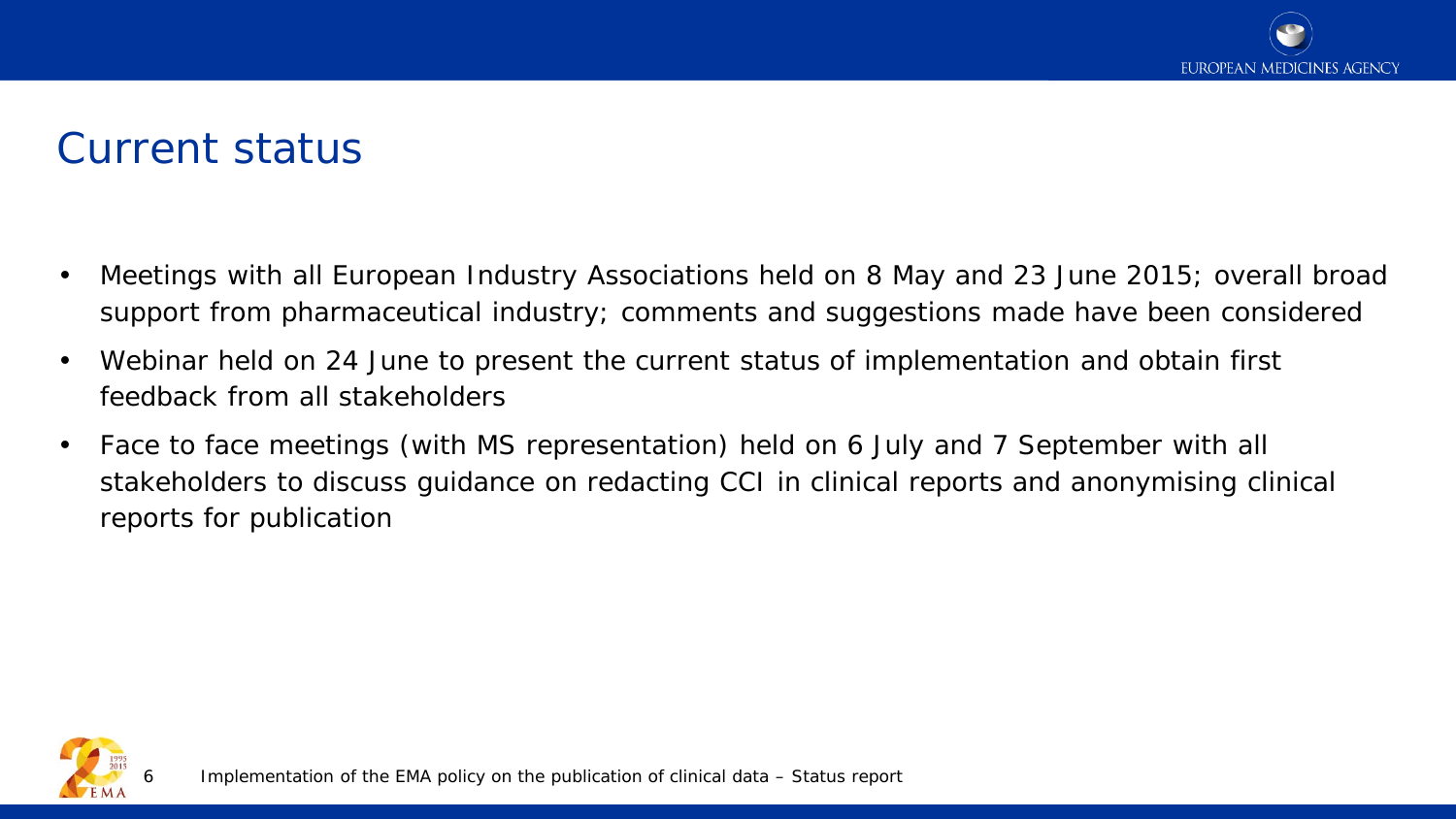### Next steps

- External guidance on the procedural aspects related to the submission of clinical reports will be subject to 3 weeks consultation with European Industry Associations
- Meeting with the EO and the EDPS on the implementation of the EMA policy (19 October 2015)
- All external guidances to be afterwards published on the EMA website ("living documents") and to be updated once more experience is obtained